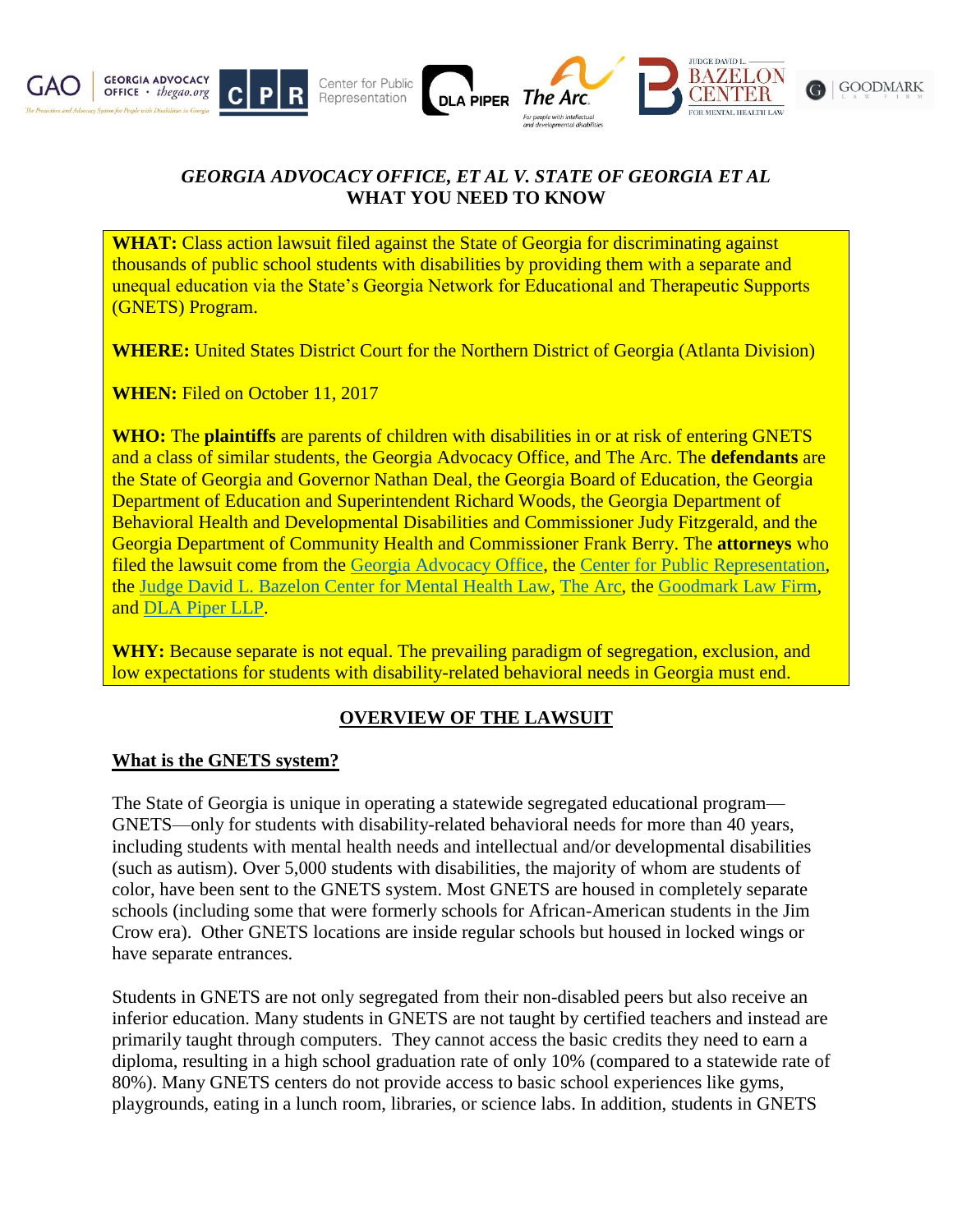are denied co-curricular opportunities that other students enjoy, such as playing sports or participating in the school play. Parents and students have described the GNETS system as similar to a prison, with no way out.

### **What is this lawsuit about?**

By maintaining and funding GNETS separate and apart from local school districts, the State has created a system in which a GNETS referral is the most convenient, and, in many school districts, the only option for students with disability-related behavioral needs. The State separately funds GNETS and does not make necessary funding available to local school districts to provide needed disability-related behavioral services in zoned schools. As a result, local school districts have little incentive and few resources to provide services necessary to educate children with disability-related behavioral needs in their zoned schools. This lawsuit contends that the State is discriminating against thousands of public school students with disability-related behavioral needs by providing them with a separate and unequal education via GNETS in violation of two federal statues and the United States Constitution:

- **Americans with Disabilities Act (ADA):** This law provides a clear and comprehensive mandate for the elimination of discrimination against people with disabilities. Title II of the ADA specifically prohibits state and local government entities from discriminating on the basis of disability and applies to all services, programs, and activities of such entities, including the provision of education. The U.S. Supreme Court has held that Title II prohibits the needless isolation or segregation of people with disabilities. Title II also requires that state or local governments provide equal opportunities–here, equal educational opportunities–to people with disabilities.
- **Section 504 of the Rehabilitation Act of 1973 (Section 504):** This law prohibits entities that are receiving federal financial assistance from discriminating against people with disabilities in their programs and activities.
- **Fourteenth Amendment to the U.S. Constitution**: The Equal Protection Clause of the Fourteenth Amendment requires each state to provide equal protection under the law to all people within its jurisdiction. The U.S. Supreme Court has held that "separate educational facilities are inherently unequal" and students subject to segregation are "deprived of the equal protection of the laws guaranteed by the Fourteenth Amendment."

# **Who brought this lawsuit?**

The plaintiffs include three parents with children who have been, or are at risk of being, placed in GNETS and two disability advocacy organizations, the Georgia Advocacy Office (GAO) and The Arc. GAO is the statewide protection and advocacy system ("P&A") for Georgia, serving individuals in Georgia with disabilities. The Arc is a national non-profit organization that seeks to promote and protect the human rights of people with intellectual and developmental disabilities throughout the State via its Georgia state office.